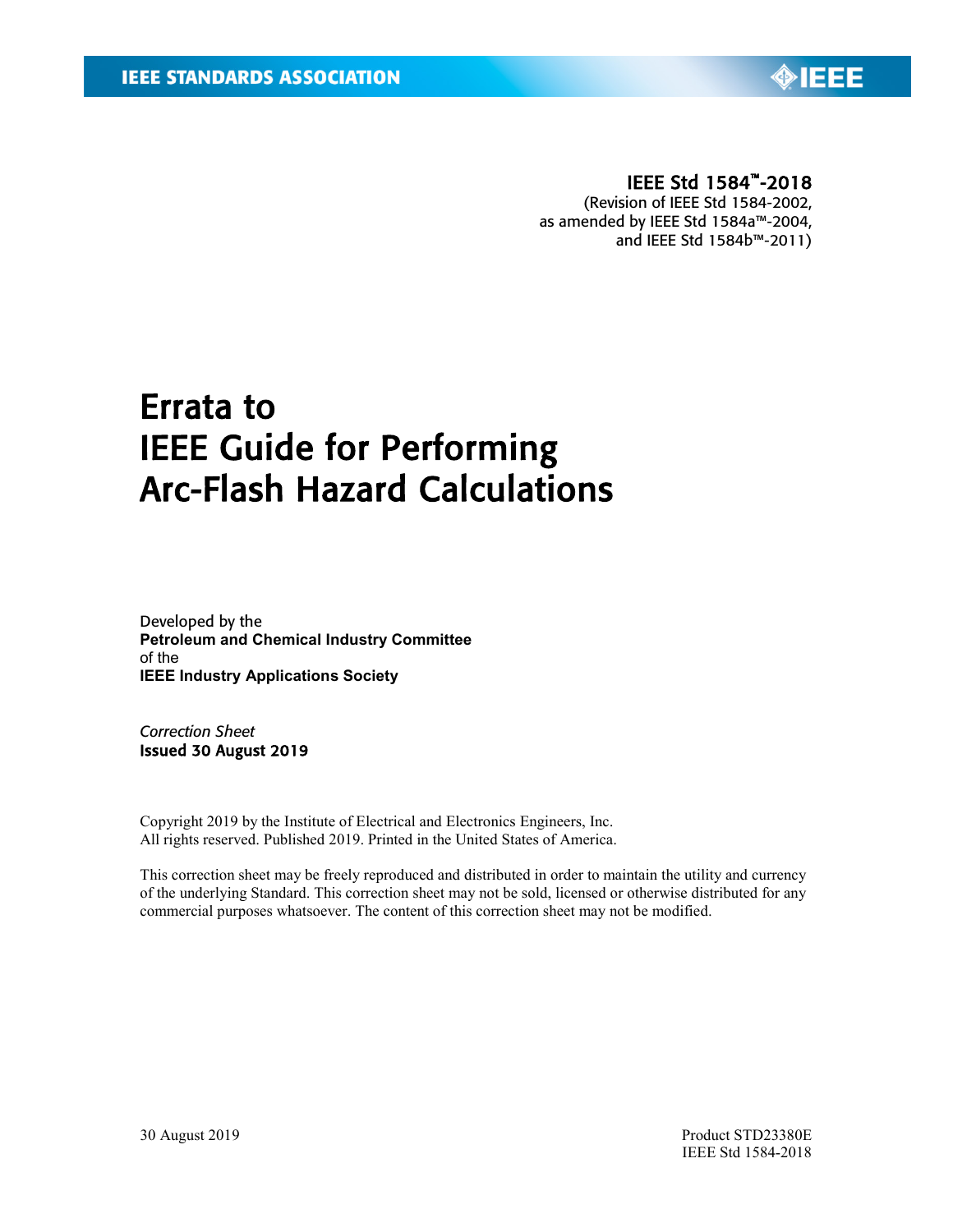## *In the front matter, replace the paragraph after the keywords with the following:*

Information related to the topic of this standard is available at: [https://ieee-dataport.org/documents/arc](https://ieee-dataport.org/documents/arc-flash-phenomena)[flash-phenomena.](https://ieee-dataport.org/documents/arc-flash-phenomena)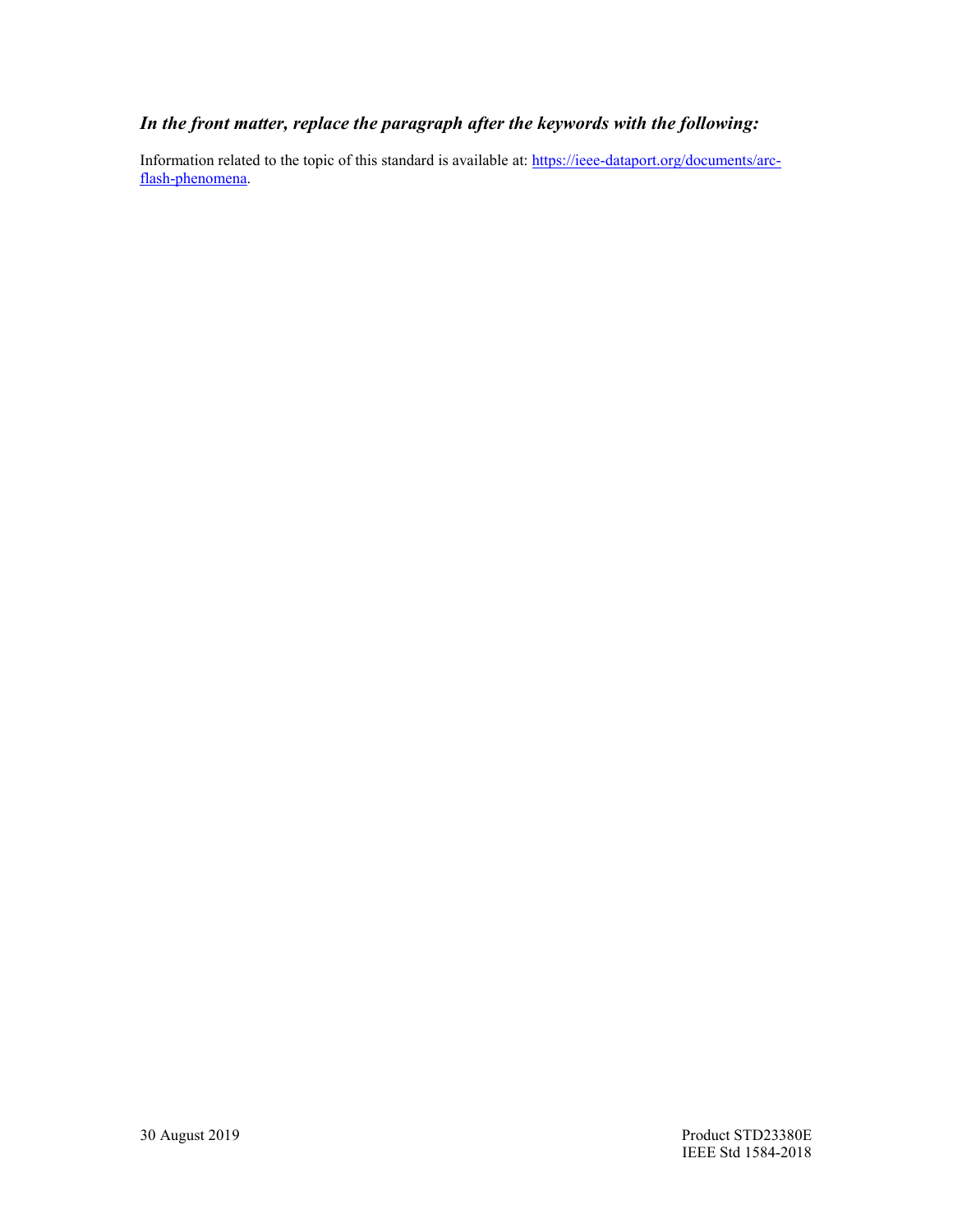# *In Annex F, page 80, change the information in row 4 (0.3 kV), column 4 (Gap in inches) as follows:*

| Voltage<br>(kV)                                                                                       | <b>Current</b><br>(kA) | Gap            |               | <b>Number</b><br>of tests <sup>a</sup> | <b>Enclosure</b><br>$(H \times W \times D)$                                                    |                                                                                                                        |
|-------------------------------------------------------------------------------------------------------|------------------------|----------------|---------------|----------------------------------------|------------------------------------------------------------------------------------------------|------------------------------------------------------------------------------------------------------------------------|
|                                                                                                       |                        | mm             | in            |                                        | SI units (metric)                                                                              | <b>Imperial units</b>                                                                                                  |
| 0.208                                                                                                 | $2.5 - 20$             | $6.35 - 19.05$ | $0.25 - 0.75$ | 67                                     | $355.6$ mm $\times$ 304.8 mm $\times$ 203.2 mm<br>203.2 mm $\times$ 152.4 mm $\times$ 152.4 mm | 14 in $\times$ 12 in $\times$ 8 in<br>$8 \text{ in} \times 6 \text{ in} \times 6 \text{ in}$                           |
| 0.24                                                                                                  | $20 - 41$              | $12.7 - 25.4$  | $0.50 - 1.0$  | 25                                     | 355.6 mm $\times$ 304.8 mm $\times$ 203.2 mm                                                   | 14 in $\times$ 12 in $\times$ 8 in                                                                                     |
| 0.3                                                                                                   | $20 - 60$              | $25.4 - 38.1$  | $1.0 - 1.5$   | 24                                     | 355.6 mm $\times$ 304.8 mm $\times$ 203.2 mm                                                   | 14 in $\times$ 12 in $\times$ 8 in                                                                                     |
| 0.311                                                                                                 | $17 - 26$              | $6.35 - 12.7$  | $0.25 - 0.5$  | 11                                     | 355.6 mm $\times$ 304.8 mm $\times$ 203.2 mm                                                   | 14 in $\times$ 12 in $\times$ 8 in                                                                                     |
| 0.48                                                                                                  | $0.5 - 80.2$           | $10 - 50.8$    | $0.4 - 2.0$   | 369                                    | 508 mm $\times$ 508 mm $\times$ 508 mm                                                         | $20 \text{ in} \times 20 \text{ in} \times 20 \text{ in}$                                                              |
| 0.575                                                                                                 | 40                     | 25.4-38.1      | $1.0 - 1.5$   | 21                                     | 508 mm $\times$ 508 mm $\times$ 508 mm                                                         | 20 in $\times$ 20 in $\times$ 20 in                                                                                    |
| 0.60                                                                                                  | $0.5 - 37$             | $12.7 - 101.6$ | $0.5 - 4.0$   | 375                                    | 508 mm $\times$ 508 mm $\times$ 508 mm                                                         | 20 in $\times$ 20 in $\times$ 20 in                                                                                    |
| 2.7                                                                                                   | $0.5 - 33$             | $38.1 - 114.3$ | $1.5 - 4.5$   | 293                                    | 660.4 mm $\times$ 660.4 mm $\times$ 660.4 mm                                                   | 26 in $\times$ 26 in $\times$ 26 in                                                                                    |
| 2.97                                                                                                  | $37 - 40$              | 38.1           | 1.5           | 32                                     | $660.4$ mm $\times$ 660.4 mm $\times$ 660.4 mm<br>914.4 mm $\times$ 914.4 mm $\times$ 914.4 mm | $26 \text{ in} \times 26 \text{ in} \times 26 \text{ in}$<br>$36 \text{ in} \times 36 \text{ in} \times 36 \text{ in}$ |
| 3.90                                                                                                  | $60 - 65$              | 38.1           | 1.5           | 18                                     | $660.4$ mm $\times$ 660.4 mm $\times$ 660.4 mm<br>914.4 mm $\times$ 914.4 mm $\times$ 914.4 mm | $26 \text{ in} \times 26 \text{ in} \times 26 \text{ in}$<br>$36 \text{ in} \times 36 \text{ in} \times 36 \text{ in}$ |
| 4.16                                                                                                  | $20 - 63$              | $38.1 - 76.2$  | $1.5 - 3.0$   | 184                                    | 660.4 mm $\times$ 660.4 mm $\times$ 660.4 mm                                                   | $26 \text{ in} \times 26 \text{ in} \times 26 \text{ in}$                                                              |
| 14.3                                                                                                  | $0.5 - 42$             | $76.2 - 152.4$ | $3.0 - 6.0$   | 274                                    | 914.4 mm $\times$ 914.4 mm $\times$ 914.4 mm                                                   | $36 \text{ in} \times 36 \text{ in} \times 36 \text{ in}$                                                              |
| $0.253(1-Ph)$                                                                                         | $5.0 - 23$             | $6.35 - 19.05$ | $0.25 - 0.75$ | 41                                     | Faraday cage                                                                                   |                                                                                                                        |
| 12                                                                                                    | $2.3 - 9.1$            | 254            | 10            | 136                                    | Real equipment                                                                                 |                                                                                                                        |
| 0.6                                                                                                   | $1.6 - 33$             |                |               | 22                                     | Real equipment                                                                                 |                                                                                                                        |
| <sup>a</sup> Some unsustainable tests and equipment damage during tests are not included in the list. |                        |                |               |                                        |                                                                                                |                                                                                                                        |

## **Table F.1—Summary of tests**